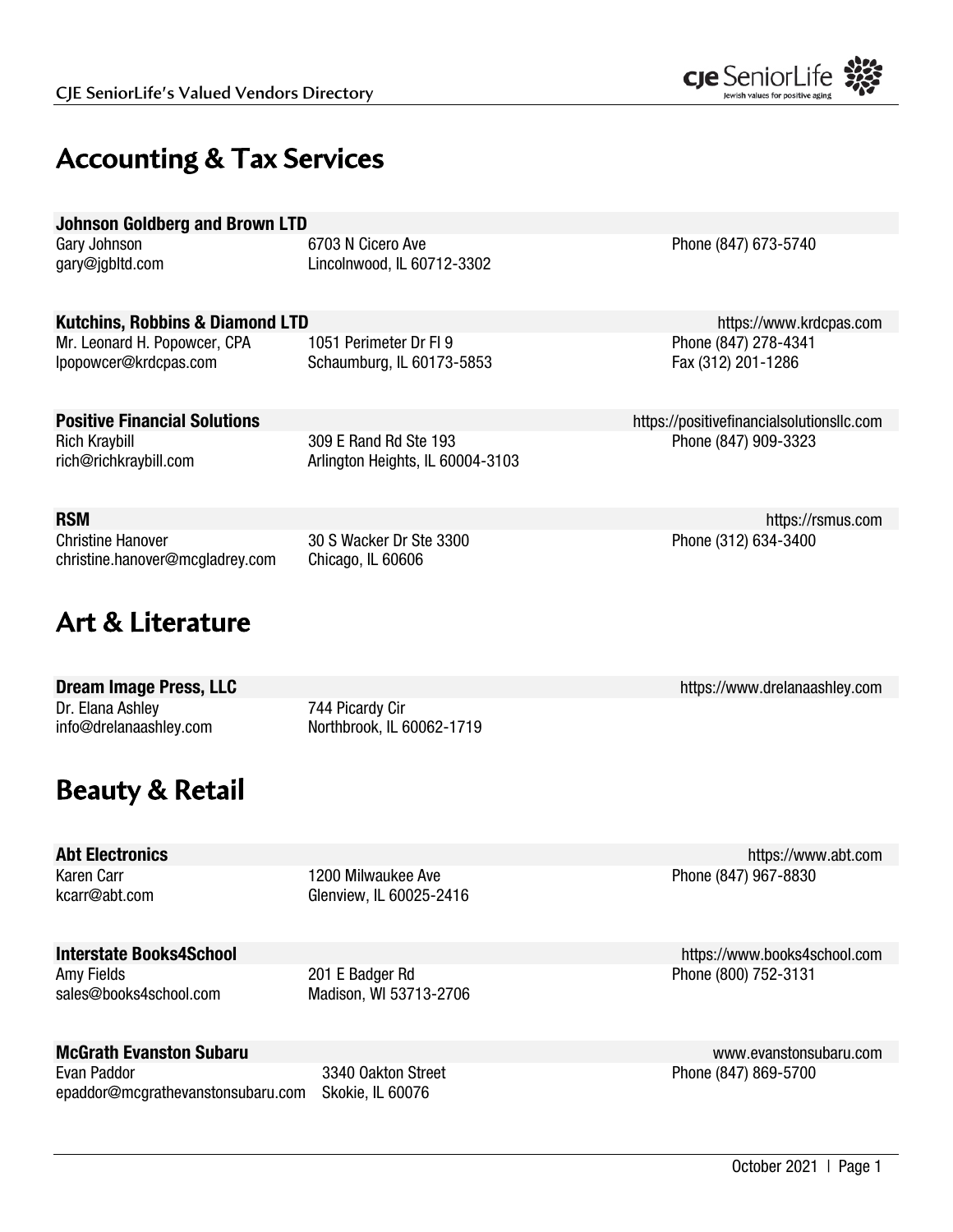#### **Stationery Station LTD https://www.stationerystation.com**

Mrs. Sheryl Oberman **610 Central Ave Ste 160** Phone (847) 432-3044 sheryl@stationerystation.com Highland Park, IL 60035-3258 Fax (847) 432-1455

### Teddie Kossof Salon Spa https://teddiekossof.com

Alan Kossof 281 Waukegan Rd Phone (847) 999-9500 Alan@teddiekossof.com Northfield, IL 60093-2718

# **Business Resources**

Megan Monaco 200 S Wacker Dr Ste 3100 Phone (312) 283-8415 mmonaco@kittlemansearch.com Chicago, IL 60606-5877

# **Northbrook Office Rentals, LLC** https://northbrookofficerentals.com

me\_cmc@yahoo.com Northbrook, IL 60062-2845

**Protiviti Inc. Protiviti Inc. https://www.protiviti.com** Tom Andreesen 101 N Wacker Dr Ste 1400 thomas.andreesen@protiviti.com Chicago, IL 60606-7305

**Staffing Together, LLC Staffing Together, LLC** www.staffingtogether.com Carey Rothbardt **2720 Dundee Rd Ste 225** Phone (847) 908-8833

Benjamin Salzberg 2720 Dundee Rd Ste 225 Phone (847) 908-8814 bsalzberg@staffingtogether.com Northbrook, IL 60062-2609

Mary Ann Tuft 1209 N Astor St Phone (312) 642-8889 search@tuftassoc.com Chicago, IL 60610-2655

# **Design, Printing & Video**

Frank@Allegraevanston.com Evanston, IL 60202-1056

Allegra Marketing Print Signs https://www.allegramarketingprint.com/locations/evanston-il Frank Muns **Frank Muns 1255 Hartrey Ave Phone (847) 864-9797** 

**Kittleman & Associates https://www.kittlemansearch.com** 

Matt Ebner 1990 1020 555 Skokie Blvd Ste 500 500 500 Finance (847) 480-1020

**Staffing Together, LLC** www.staffingtogether.com

**Tuft & Associates** https://tuftassoc.com

crothbardt@staffingtogether.com Northbrook, IL 60062-2609



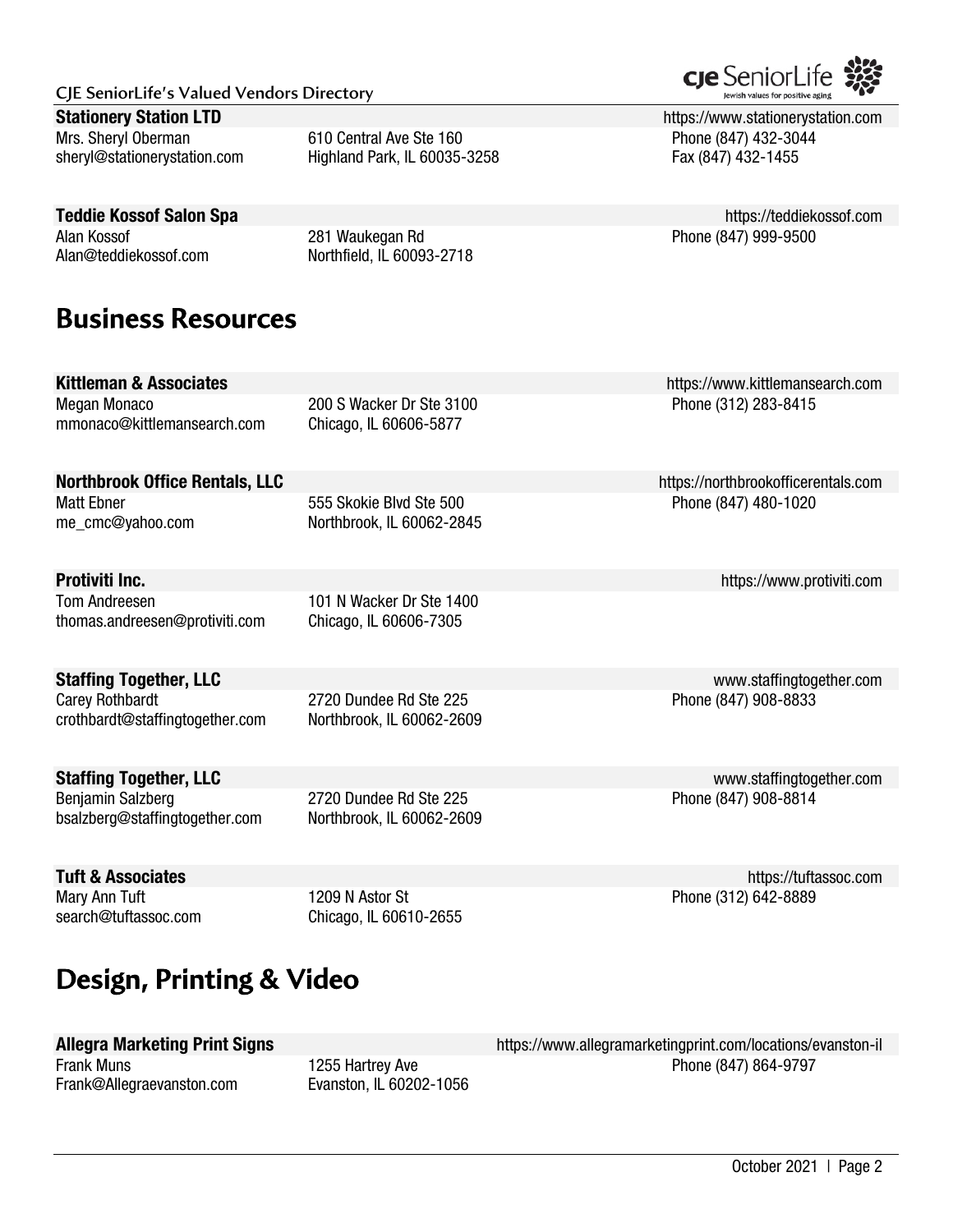**CJE SeniorLife's Valued Vendors Directory** Scadron Outdoor Advertising **http://www.scadron.com** http://www.scadron.com Robert B. Scadron **1015 W** Grand Ave Ste 2 **Phone (312) 666-7500** Phone (312) 666-7500

**Entertainment** 

### Mark Hoffman: Pianist

PO Box 732 **Phone (847)** 404-9813 piano88mar@aol.com Wheeling, IL 60090-0732

Chicago, IL 60642-6677

### Northbrook Symphony Orchestra https://www.northbrooksymphony.org

Vera Mayer **899 Skokie Blvd., Suite LL12** Phone (847) 272-0755 info@northbrooksymphony.org Northbrook, IL 60062

# **Financial Institutions**

**CIBC Bank USA** https://us.cibc.com

James Feldman 70 W Madison St Ste 200 Phone (312) 564-1219 jim.feldman@cibc.com Chicago, IL 60602-4218 Fax (312) 564-1151

asanti@firstbankhp.com Skokie, IL 60077

Amanda Santi **8833 Gross Point Rd Ste 202** Phone (847) 272-7800

Jon Levey **1949 Saint Johns Ave Phone (847) 432-9988** Jon Levey **Phone (847)** 432-9988 jlevey@highlandparkbank.com Highland Park, IL 60035-3105

# Libertyville Bank & Trust Company, N.A. https://www.libertyvillebank.com

jlevey@highlandparkbank.com Libertyville, IL 60048

# **Financial Planning**

Steven Weinstein **303 W Madison St Ste 600** Phone (312) 429-3013 sweinstein@altairadvisers.com Chicago, IL 60606-3323

Altair Advisers, LLC **Altair Advisers, LLC** https://altairadvisers.com/

**First Bank Chicago https://www.firstbankchicago.com** 

**Highland Park Bank & Trust https://www.highlandparkbank.com** 

Jon Levey **507 N Milwaukee Ave Phone (847) 367-6800** Solvey And The Book 1970 Solvey Ave Phone (847) 367-6800

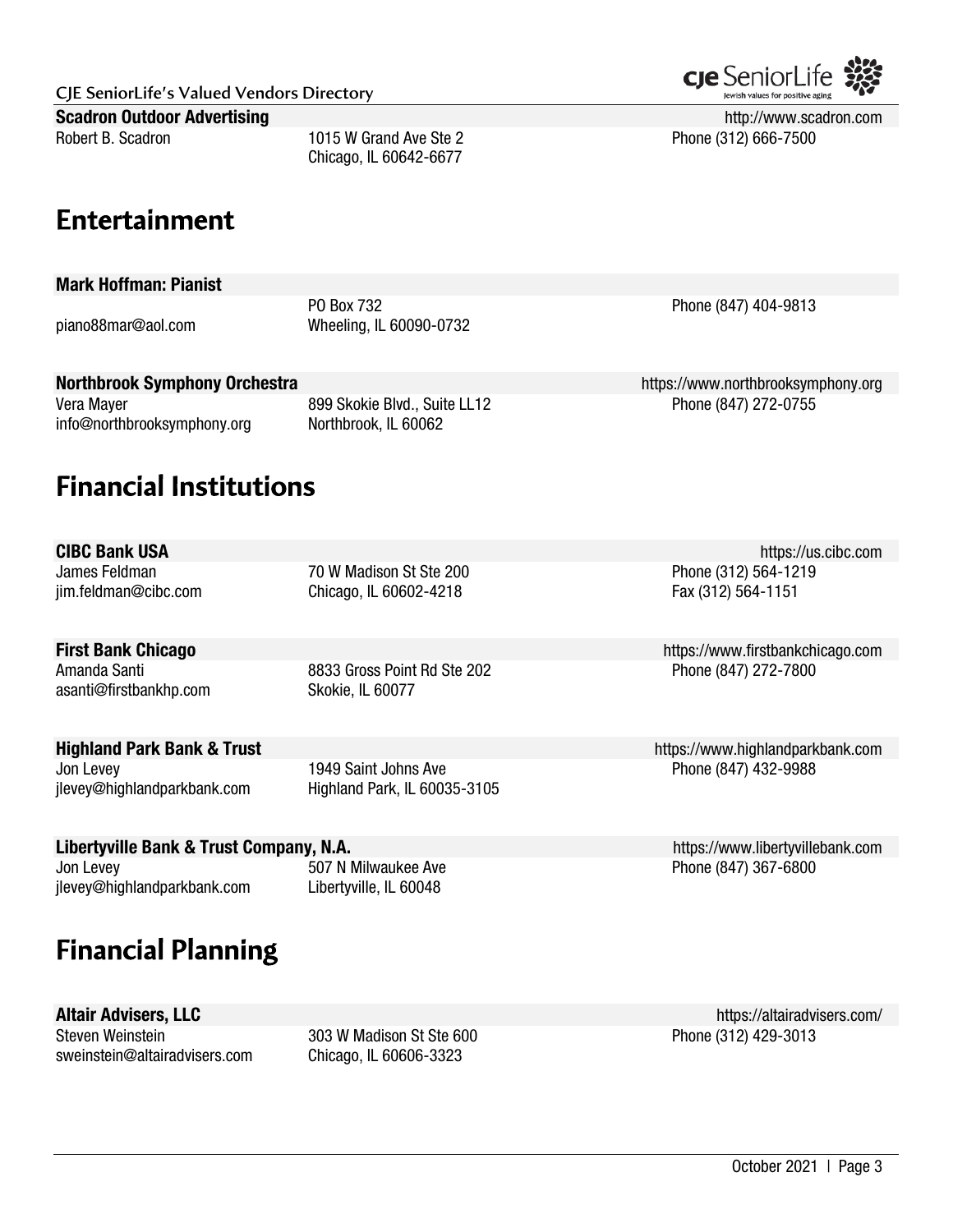#### Gofen and Glossberg, LLC https://gofen.com https://gofen.com https://gofen.com https://gofen.com

Charles Gofen 455 N Cityfront Plaza Dr Ste 3200 Phone (312) 832-1516 cgofen@gofen.com Chicago, IL 60611-5345

### **Northwestern Mutual https://www.northwesternmutual.com**

Kenneth Fox **5215 Old Orchard Rd Ste 1200** Phone (847) 663-7098 ken.fox@nm.com Skokie, IL 60077-1088

The Loewenthal Group https://advisors.ubs.com/lg

Rod Loewenthal **1033 Skokie Blvd Ste 500** Phone (847) 564-7170 rod.loewenthal@ubs.com Northbrook, IL 60062-4119

# **Food & Beverage**

Ben Schlan **Ben Schlan** 272-9490 ben@maxandbennys.com Northbrook, IL 60062-1232

### Shaevitz Kosher Meats & Deli http://www.shaevitzkosher.com

Mr. Michael Shaevitz **712 Central Ave Phone (847) 432-8334** info@shaevitzkosher.com Highland Park, IL 60035-3206

Maury Aaron **Accord 2018** 4507 Oakton St **Phone (847) 677-6020** maaron716@aol.com Skokie, IL 60076-3116

# **Healthcare**

### Dr. Mark Berman, DPM

Irene Macklin 2750 Dundee Rd Ste 9 Phone (847) 480-1000 dundeerx@gmail.com Northbrook, IL 60062-2600

kraffeyehb@gmail.com Chicago, IL 60602

**Dundee Pharmacy, Inc.** http://www.dundeerx.com

Kraff Eye Institute, LTD **Kraff Eye Institute, LTD https://kraffeye.com** Dr. Cheryl Kraff Cooper 25 E Washington St Phone (312) 444-1111

Max & Benny's http://www.maxandbennys.com

The Sandwich Club **http://thesandwichclub.net** 



10024 Skokie Blvd Ste 303 Phone (847) 674-1660 bermandpm@aol.com Skokie, IL 60077-9945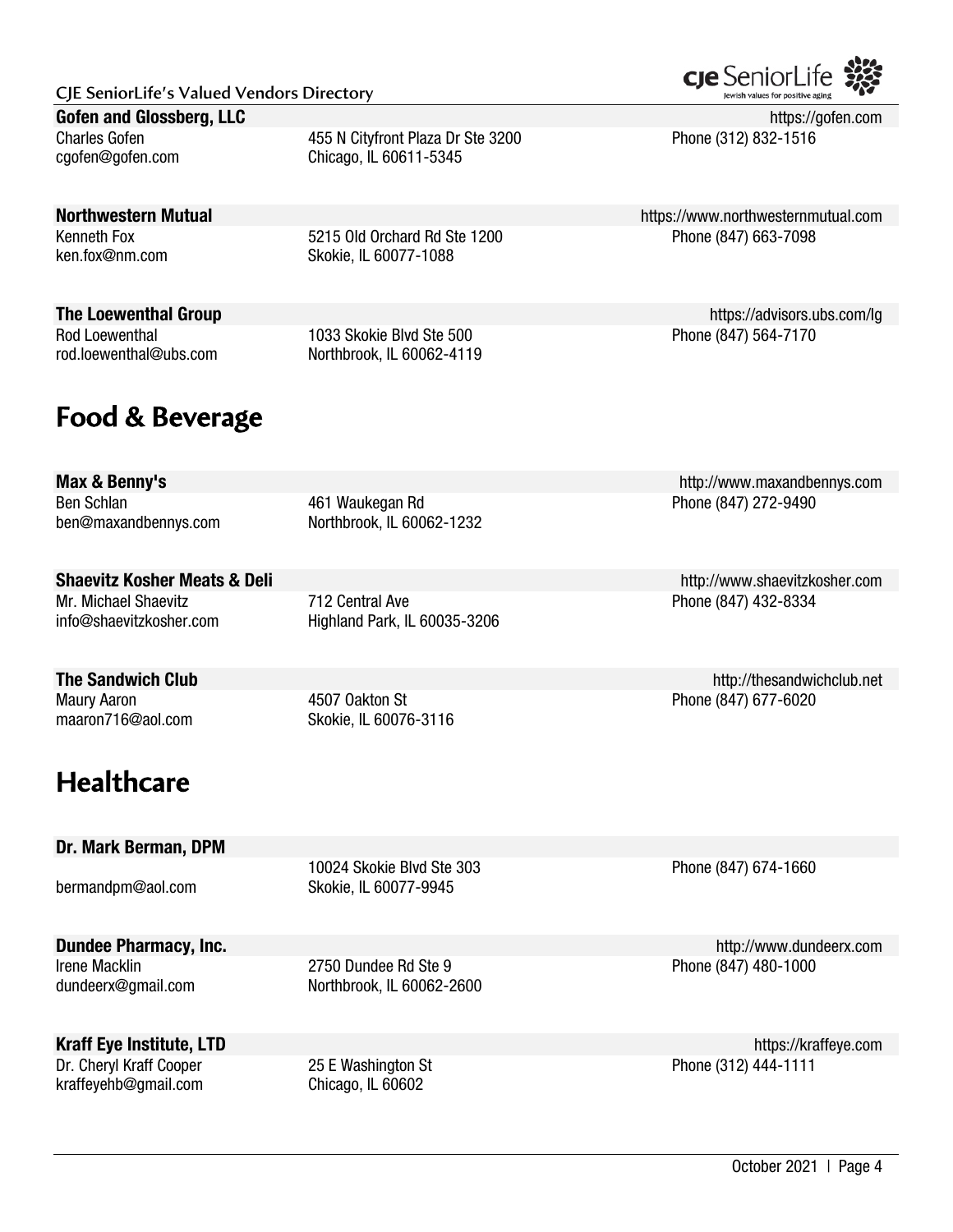#### **North Suburban Hearing Service Ltd https://northsuburbanhearing.com https://northsuburbanhearing.com**

Phyllis Stern-Weisman, Au.D., FAAA,CCC-A 7638 N Milwaukee Ave Phone (847) 966-0060 NorthSuburbanHearingService@gmail.com Niles, IL 60714-3175 Fax (847) 966-2046

Ashley Blankstein-Delaney 300 Waukegan Rd Phone (847) 945-4600 adelaney@whitehallofdeerfield.com Deerfield, IL 60015-4908 Fax (847) 945-6592

# **Home Décor**

Decorating Service

friedmanhomes@yahoo.com Northbrook, IL 60062-2610

Michael L. Friedman **505 Dunsten Cir** Phone (847) 912-8584

### **Blutter/Shiff Design Associates https://www.bluttershiff.com**

Janet Blutter Shiff, ASID 222 Merchandise Mart Plz Ste 1648 Phone (312) 467-9054 design@bluttershiff.com Chicago, IL 60654-1485 Fax (312) 467-1901

bg@cabinetscity.com Palatine, IL 60074

Bayram Gulsen **1630 N** Rand Rd Phone (847) 999-3388 1650 W Algonquin Rd Mount Prospect, IL 60056

### **Idlewood Electric Supply Inc. https://idlewoodelectric.com**

bslansing175@aol.com Highland Park, IL 60035-4495

Leslie@lesliemsterndesign.com Chicago, IL 60614 Fax (773) 248-2077

tedlowitz@gmail.com Chicago, IL 60640-5862

Pamela Weiner **3172 University Ave Phone (847) 507-5227** Phone (847) 507-5227 pam@pamelaweinerhome.com Highland Park, IL 60035-1145

Whitehall of Deerfield **https://www.whitehallofdeerfield.com** 

**Cabinets City** www.cabinetscity.com

Ms. Barbara Lansing **114 Skokie Valley Rd** Phone (847) 831-3600

Leslie M. Stern Design LTD www.LeslieMSternDesign.com Leslie Markman-Stern 2131 N. Fremont St Phone (773) 248-2049

Lowitz & Company https://www.lowitzandcompany.com Ted Lowitz **1401 N Ravenswood Ave Ste 206** Phone (773) 784-2628

**Pamela Weiner Home Community Community Community Community Community Community Community Community Community Community Community Community Community Community Community Community Community Community Community Community** 

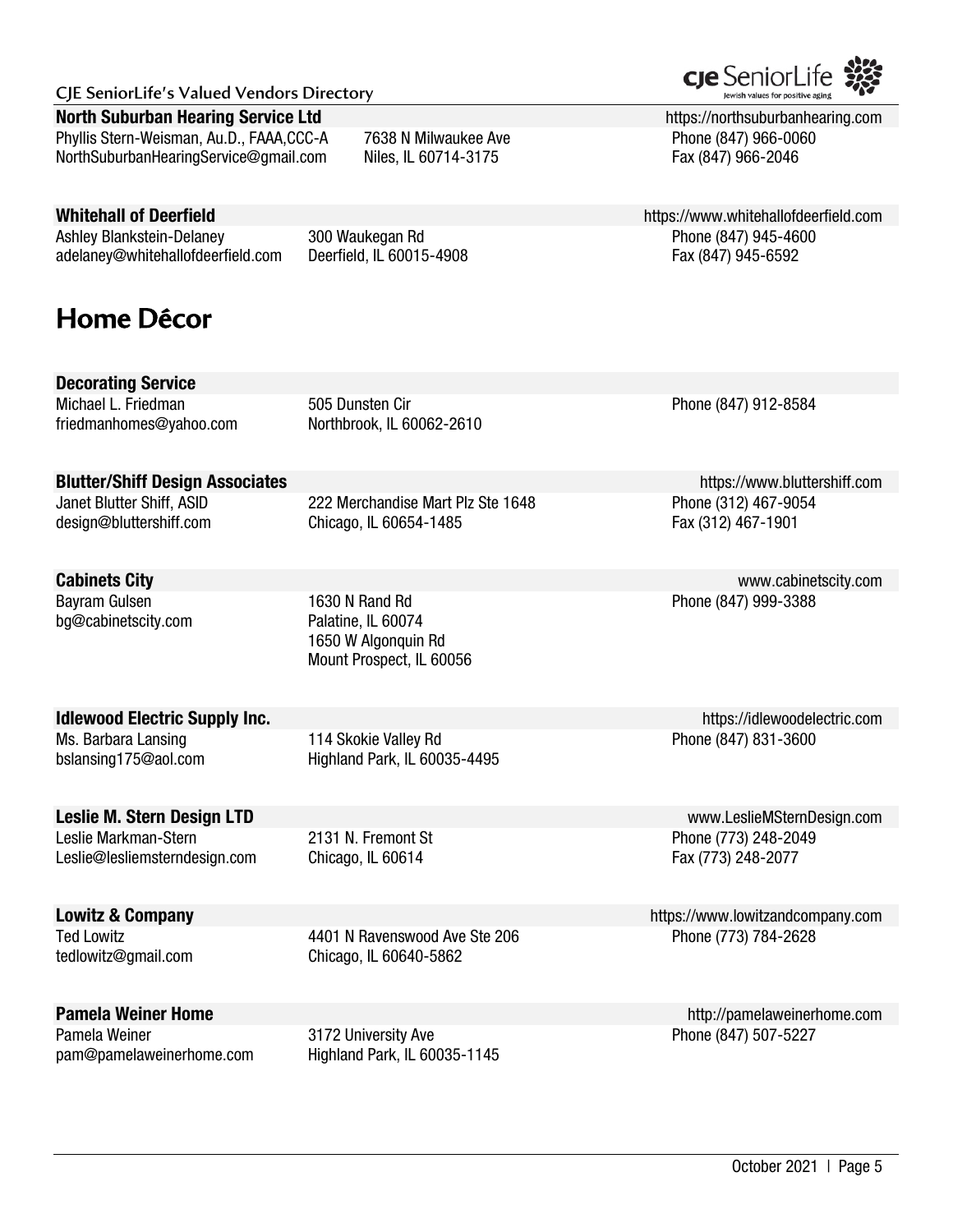# **Home/Business Services**



| <b>Adamson Plumbing Contractors, Inc.</b>      |                                                | www.tpadamson.com                          |
|------------------------------------------------|------------------------------------------------|--------------------------------------------|
| <b>Chris Eisenhauer</b>                        | 860 S Fiene Dr                                 | Phone (312) 492-7600 x102                  |
| ceisenhauer@tpadamson.com                      | Addison, IL 60101-5110                         |                                            |
|                                                |                                                |                                            |
|                                                |                                                |                                            |
| <b>American Weathermakers</b>                  |                                                | https://www.americanweathermakers.com      |
| <b>Stephen Adamitis</b><br>adamits@ac-heat.net | 341 Anthony Trail<br>Northbrook, IL 60062-2013 | Phone (847) 509-2082<br>Fax (847) 509-2234 |
|                                                |                                                |                                            |
|                                                |                                                |                                            |
| <b>Eugene Matthews, Inc.</b>                   |                                                | https://www.emiusa.net                     |
| <b>Oliver Colon</b>                            | 2600 S 25th Ave Ste X                          | Phone (312) 228-4829                       |
| oliver@emiusa.net                              | Broadview, IL 60155-4516                       |                                            |
|                                                |                                                |                                            |
|                                                |                                                |                                            |
| <b>Fox Valley Fire and Safety</b>              |                                                | https://www.foxvalleyfire.com              |
| <b>Jason Matousek</b>                          | 2730 Pinnacle Dr                               | Phone (847) 695-5990                       |
| jasonmatousek@foxvalleyfire.com                | Elgin, IL 60124-7943                           | Fax (847) 695-3699                         |
|                                                |                                                |                                            |
| Frank H. Stowell & Sons, Inc.                  |                                                | http://fhstowell.com/general-contractor    |
| Sam Stowell                                    | 8135 Lawndale Ave                              | Phone (847) 329-9200                       |
| sam@fhstowell.com                              | Skokie, IL 60076-3321                          |                                            |
|                                                |                                                |                                            |
|                                                |                                                |                                            |
| Harling Inc.                                   |                                                | https://www.harlinginc.com                 |
| Jeff Dickson                                   | 1 Westbrook Corporate Ctr Ste 300              | Phone (312) 228-4849                       |
| jeff@harlinginc.com                            | Westchester, IL 60154-5709                     |                                            |
|                                                |                                                |                                            |
| <b>Lower Electric</b>                          |                                                | https://www.lowerelectric.com              |
|                                                | 1307 Shermer Rd                                | Phone (847) 272-0700                       |
| info@lowerelectric.com                         | Northbrook, IL 60062                           | Fax (847) 498-4873                         |
|                                                |                                                |                                            |
|                                                |                                                |                                            |
| <b>Ron's Landscape &amp; Snow Removal</b>      |                                                |                                            |
| Mrs. Kathy Faulkner                            | 111 S Elmhurst Rd                              | Phone (847) 398-5689                       |
| ronslandscape@comcast.net                      | Prospect Heights, IL 60070-2516                |                                            |
|                                                |                                                |                                            |
| <b>SimpleComm Solutions, Inc.</b>              |                                                | https://www.simplecommsolutions.com        |
| <b>Steven Levine</b>                           | 125 N Halsted St Ste 302                       | Phone (312) 715-1600                       |
| slevine@simplecomm.net                         | Chicago, IL 60661-2157                         | Fax (312) 715-1595                         |
|                                                |                                                |                                            |
|                                                |                                                |                                            |
| <b>USA Wireless Satellite TV</b>               |                                                | https://www.usawireless.tv                 |
| <b>Warren Schoen</b>                           | 1360 Old Skokie Rd Ste 100                     | Phone (847) 831-4561 x011                  |
| warren@usawireless.tv                          | Highland Park, IL 60035-3015                   |                                            |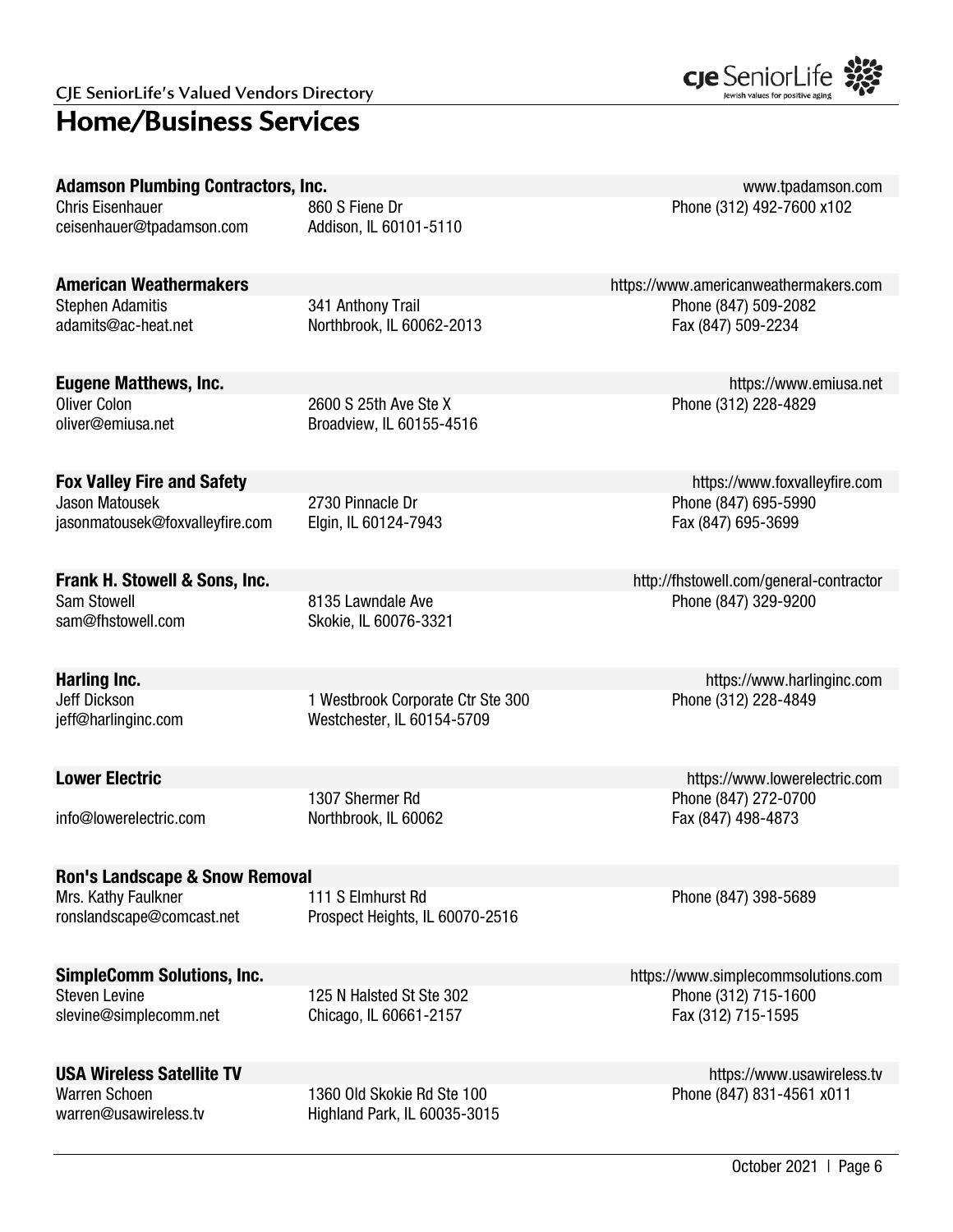| CJE SeniorLife's Valued Vendors Directory |
|-------------------------------------------|
|-------------------------------------------|

#### West Town Mechanical

Nick Marino 18 Congress Cir W Phone (773) 318-4679 ccaporale@westtownhvac.com Roselle, IL 60172

P22 W Adams St Ste 2150

| paul.miller@equitrust.com                                    | Chicago, IL 60606-5301                                                                                  | $101010011$ $1010000$<br>Fax (312) 357-0222 |
|--------------------------------------------------------------|---------------------------------------------------------------------------------------------------------|---------------------------------------------|
| <b>Eugene Cohen Insurance Agency, Inc.</b>                   |                                                                                                         | https://www.cohenagency.com                 |
| Eugene Cohen<br>Eugene@cohenagency.net                       | 9933 Lawler Ave Ste 140<br>Skokie, IL 60077-3712                                                        | Phone (847) 674-4390                        |
| <b>Goldstein Financial Group, LLC</b>                        |                                                                                                         | https://goldsteinfinancial.com              |
| Allan Goldstein<br>agoldstein@goldsteinfinancial.com         | 740 Waukegan Rd Ste 310<br>Deerfield, IL 60015<br>3825 PGA Blvd Ste 303<br>Palm Beach Gardens, FL 33410 | Phone (847) 943-0701                        |
| <b>Hokin Services</b>                                        |                                                                                                         | https://www.hokinservices.com               |
| Sheri Hokin<br>sheri@hokinservices.com                       | 707 Skokie Blvd Ste 520<br>Northbrook, IL 60062                                                         | Phone (847) 562-9707<br>Fax (847) 881-0307  |
| <b>Mutual of America</b>                                     |                                                                                                         | https://www.mutualofamerica.com             |
| Nermine Kulafovski<br>Nermine.Kulafovski@mutualofamerica.com | 4 Westbrook Corporate Ctr Ste 240<br>Westchester, IL 60154-5736                                         | Phone (708) 836-0644                        |
| Veronica Siegel Insurance Agency                             |                                                                                                         | https://www.ronisiegel.com                  |
| Veronica Siegel<br>roni@ronisiegel.com                       | 860 N Clark St<br>Chicago, IL 60610-3218                                                                | Phone (312) 751-0500<br>Fax (312) 751-4127  |

# **Jewish Life**

Boni Fine 3751 N Broadway St Phone (773) 281-1423

bfine@ansheemet.org Chicago, IL 60613-4104 Fax (773) 281-2183

David Jacobson 195 N Buffalo Grove Rd david@chicagojewishfunerals.com Buffalo Grove, IL 60089-1703



**Chicago Jewish Funerals**<br>David Jacobson **Funerals.com** 195 N Buffalo Grove Rd **https://chicagojewishfunerals.com**<br>Phone (847) 229-8822



**Equitrust Life Insurance Co**<br>Paul Miller **Connel Connel Connel Connel Connel Connel Connel Connel Connel Connel Connel Connel Connel Connel Co**<br>Phone (312) 702-3399

# **Insurance**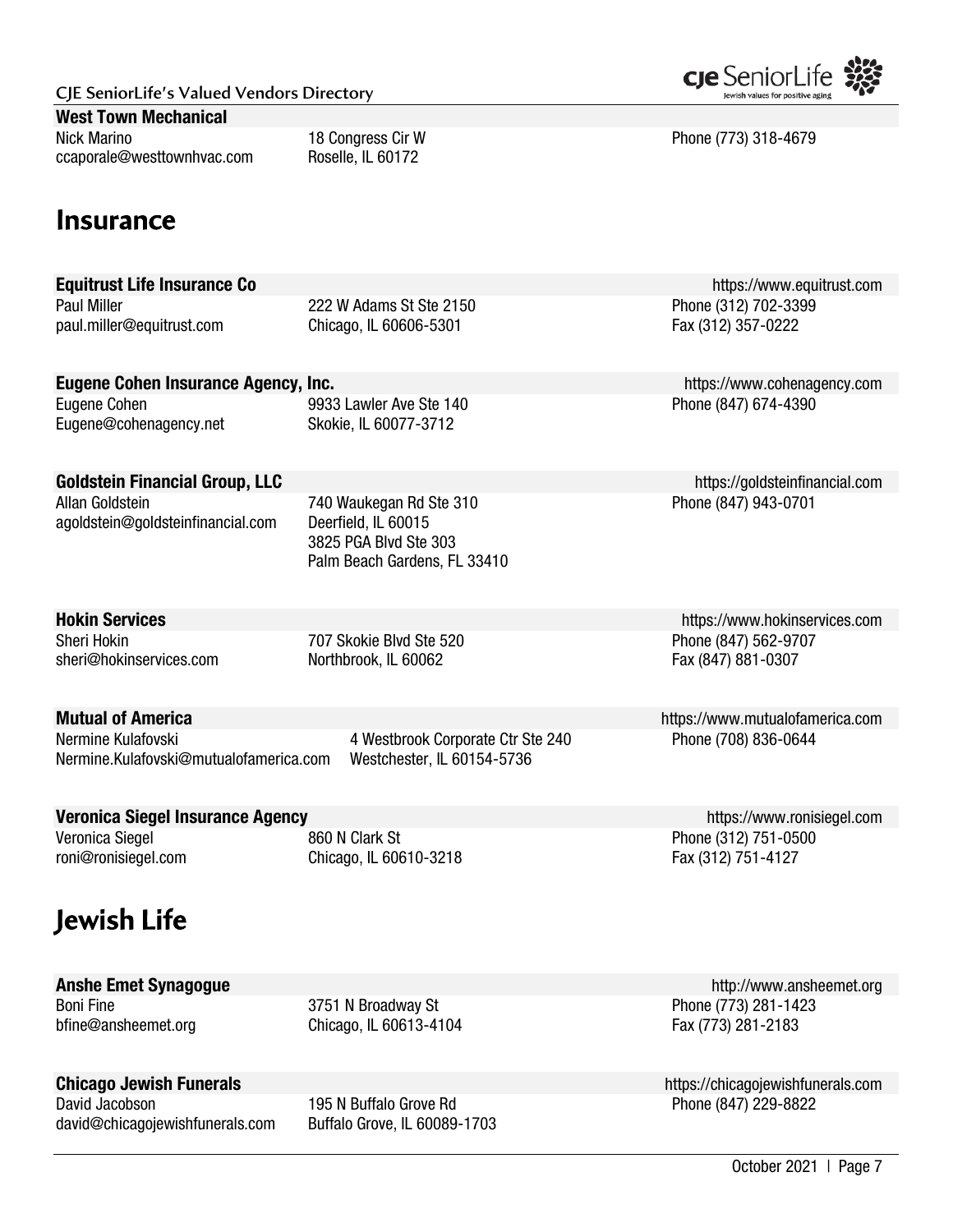Michael Garlin 3433 Walters Ave Phone (847) 498-4100 MGarlin@BethShalomNB.org Northbrook, IL 60062-3298

jphillips@keshet.org Northbrook, IL 60062

### North Shore Congregation Israel https://www.nsci.org/

Mr. Todd Braman **1185 Sheridan Rd** Phone (847) 835-0724 toddb@nsci.org Glencoe, IL 60022-1299

### North Suburban Synagogue Beth El https://www.nssbethel.org/

Rabbi Michael Scwab **1175 Sheridan Rd** Phone (847) 432-8970 mschwab@nssbethel.org Highland Park, IL 60035-4100

### Rochelle Zell Jewish High School **https://www.rzjhs.org** https://www.rzjhs.org https://www.rzjhs.org

Ms. Stephanie Sanderman and a 1095 Lake Cook Rd Phone (847) 324-3720 ssanderman@rzjhs.org Deerfield, IL 60015-5221 Fax (847) 324-3709

msingerman@shalom2.com Arlington Heights, IL 60004-1964

Rabbi Paul Cohen **847)** 937 Happ Rd Phone (847) 441-5760 rabbicohen@templejeremiah.org Northfield, IL 60093-1006

sarah@waldheimcemetery.com Forest Park, IL 60130-2598

Sarah Isaacson **1400 Des Plaines Ave Phone (708) 366-4541** Phone (708) 366-4541

Sarah J. Isaacson 3600 N Narragansett Ave Phone (773) 736-2553 sarah.isaacson@ziongardenscemetery.com Chicago, IL 60634-3841

# **Legal**

Allen Ginsburg **444 W Lake St Ste 900** Phone (312) 368-4025 allen.ginsburg@dlapiper.com Chicago, IL 60606-0089 Fax (312) 236-7516

**DLA Piper US LLP DESET ACCOUNT ACCOUNT ACCOUNT ACCOUNT ACCOUNT ACCOUNT ACCOUNT ACCOUNT ACCOUNT ACCOUNT ACCOUNT ACCOUNT ACCOUNT ACCOUNT ACCOUNT ACCOUNT ACCOUNT ACCOUNT ACCOUNT ACCOUNT ACCOUNT ACCOUNT ACCOUNT ACCOUNT ACCO** 

October 2021 | Page 8



**Congregation Beth Shalom https://www.bethshalomnb.org Congregation Beth Shalom** https://www.bethshalomnb.org

Keshet/Gadol www.keshet.org Jennifer Phillips 610 Academy Dr. Phone (847) 205-1234

Shalom Memorial Park https://www.shalom2.com/jewish-cemetery Micha Singerman **1700 W Rand Rd** Phone (847) 255-3520

**Temple Jeremiah https://templejeremiah.org https://templejeremiah.org https://templejeremiah.org** 

**Waldheim Cemetery http://www.waldheimcemetery.com** 

Zion Gardens Cemetery http://www.ziongardenscemetery.com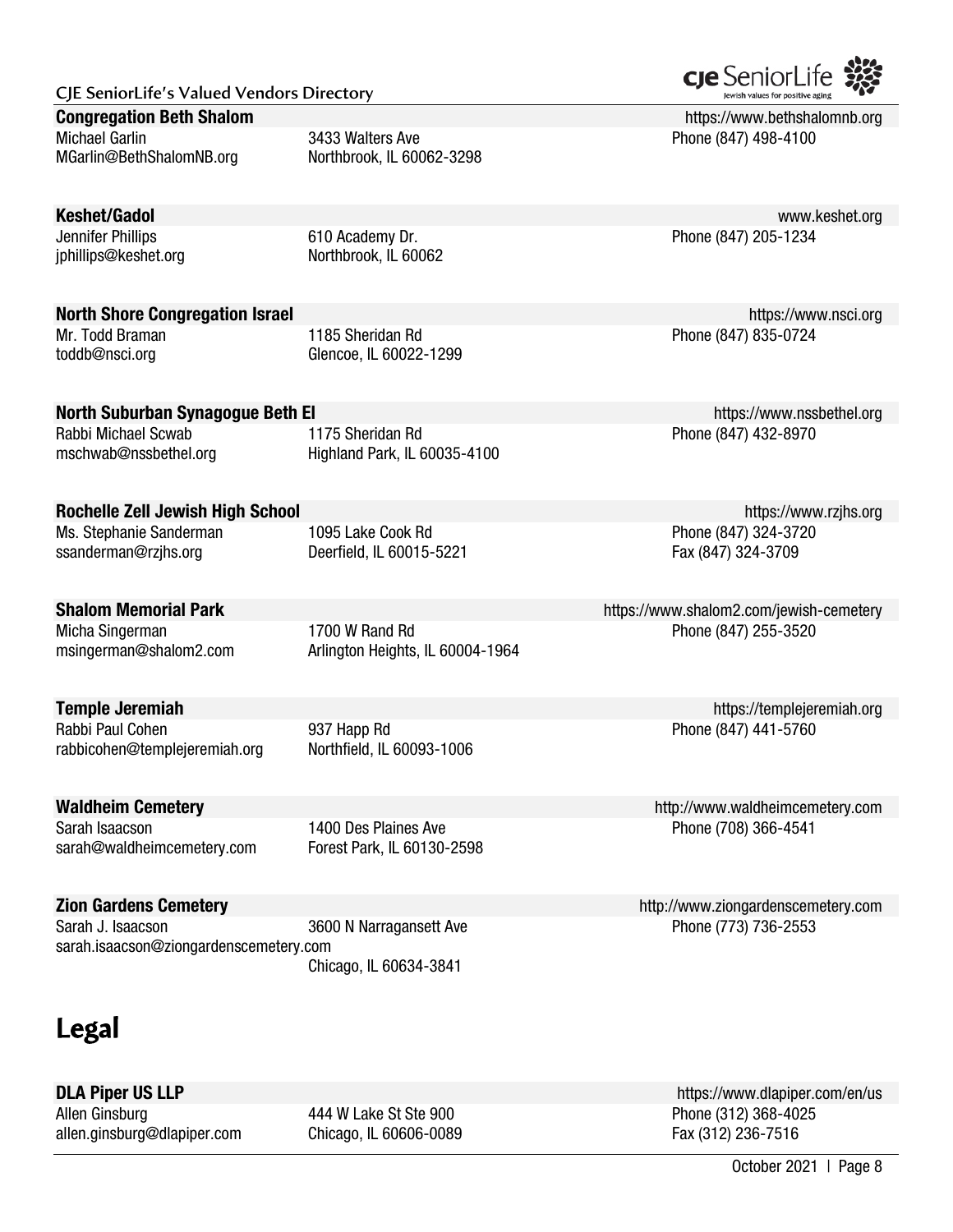#### **Dutton Casey & Mesoloras, PC https://duttonelderlaw.com https://duttonelderlaw.com**

Vicky Fleming **Example 2018** 65 E Wacker Pl Ste 1200 **Phone (312) 371-0954** Phone (312) 371-0954 contact@duttonelderlaw.com Chicago, IL 60601-7241

gsegal@dykema.com Chicago, IL 60606 Fax (312) 876-1155

Robert W. Kaufman 155 N Wacker Dr Ste 1950 Phone (312) 726-0440 rkaufman@fischelkahn.com Chicago, IL 60606-1716 Fax (312) 726-1448

John Byrne 222 N La Salle St Ste 800 Phone (312) 228-4526 jbyrne@gouldratner.com Chicago, IL 60601-1086

Kenneth Lorch **200 S Wacker Dr Ste 3800** Phone (312) 650-8650 lorch@htl-law.com Chicago, IL 60606

Andre Katz **222 N La Salle St Ste 2150** Phone (312) 364-9000 akatz@katzstefani.com Chicago, IL 60601-1103

### Law Offices of Steven H. Peck, LTD www.pecktrust.com

steven@pecktrust.com Riverwoods, IL 60015-5708 Fax (847) 940-7198

matt@margolisweldon.com Park Ridge, IL 60068-4262

Mr. Matthew Margolis 350 S Northwest Hwy Ste 300 Phone (847) 457-3377

jmonahan@monahanlawllc.com Chicago, IL 60603-5066

dbrown@muchlaw.com Chicago, IL 60606-1631 Fax (312) 521-2200

David Brown 191 N Wacker Dr Ste 1800 Phone (312) 521-2000

### Patzik, Frank & Samotny, LTD **https://www.pfs-law.com**

sberman@pfs-law.com Chicago, IL 60606

Susan G. Berman 200 S Wacker Dr Ste 2700 Phone (312) 551-8300



**Dykema Gossett PLLC** https://www.dykema.com Gary Segal 10 S Wacker Dr Ste 2300 Phone (312) 876-1700

**Fischel & Kahn, LTD https://www.fischelkahn.com** 

Gould & Ratner LLP **Gould & Ratner LLP** https://www.gouldratner.com

**Hamilton Thies & Lorch LLP https://www.htl-law.com** 

Katz & Stefani LLC **Katz & Stefani LLC** https://www.katzstefani.com

300 Saunders Rd Ste 100 Phone (847) 940-0607

**Margolis Weldon LLC Margolis Weldon LCC https://www.margolisweldon.com** 

**Monahan Law Group, LLC Monahan Law Group, LLC https://www.monahanlawllc.com** Mr. Joseph T. Monahan 55 W Monroe St Ste 3700 Phone (312) 419-0252

**Much Shelist** https://www.muchlaw.com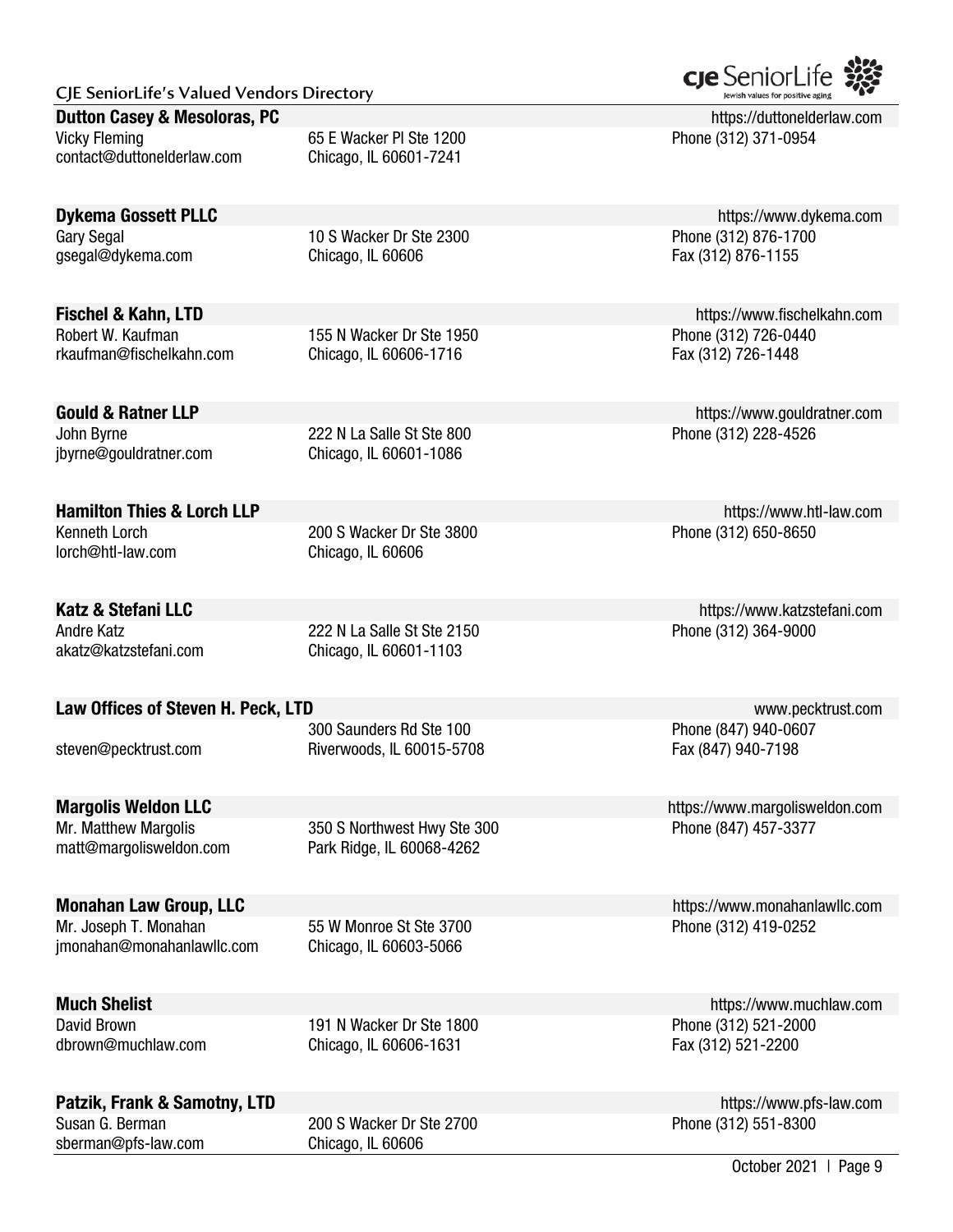Meredith Duncan **150 N** Riverside Plz Ste 3000 Phone (312) 819-1900 mduncan@polsinelli.com Chicago, IL 60606-1599 Fax (312) 819-1910

Teri E. Robins, JD,MBA 4016 Sunset Ln Phone (847) 682-0462 teri@trlawoffices.com Northbrook, IL 60062

Elizabeth Fink 6232 N Pulaski Rd Ste 404 Phone (773) 906-5752 fink@whiteheadfink.com Chicago, IL 60646-5132

# **Real Estate**

tedpickus@atproperties.com Highland Park, IL 60035-3277 Fax (847) 432-1300 ARCO/Murray https://www.arcomurray.com Morgan Waldron **3110 Woodcreek Dr** Phone (312) 241-9976 mwaldron@arcomurray.com Downers Grove, IL 60515-5411 **Banner Real Estate Group https://www.bannerrealestategroup.com** Bill Henry **Example 20** Superson to the 500 Skokie Blvd Ste 600 **Phone (847) 656-5178** bhenry@bannerreg.com Northbrook, IL 60062 **Bridge Industrial https://bridgeindustrial.com** Nick Siegel 350 W Hubbard St Ste 430 Phone (312) 980-2064 nsiegel@bridgeindustrial.com Chicago, IL 60654-6982 Debbie Miller Cohen www.debbiemillercohen.bairdwarner.com 1920 Sheridan Rd Phone (847) 414-9930 debbie.millercohen@bairdwarner.com Highland Park, IL 60035 Gale Goldstick Properties **Contract Contract Contract Contract Contract Contract Contract Contract Contract Contract Contract Contract Contract Contract Contract Contract Contract Contract Contract Contract Contract Contra** Gale Goldstick **1840 N Clark St Phone (773) 895-8572** gale.goldstick@cbexchange.com Chicago, IL 60614-5881

susansegal@realtor.com Highland Park, IL 60035-4636

cre SeniorLi

**Polsinelli Shughart PC. Example 2018 Polsinelli Compare 2018 https://www.polsinelli.com** 

**TR Law Offices, LLC https://trlawoffices.com** 

WhiteheadFink Elder Law, LLC **https://www.whiteheadfink.com** 

@Properties https://www.atproperties.com/agents/2802/ted-pickus Ted Pickus **607 Central Ave Phone (847) 432-0700** Phone (847) 432-0700

Susan Ringel Segal: @Properties https://www.atproperties.com/agents/susansegal 846 Moseley Rd **Phone (847)** 542-5747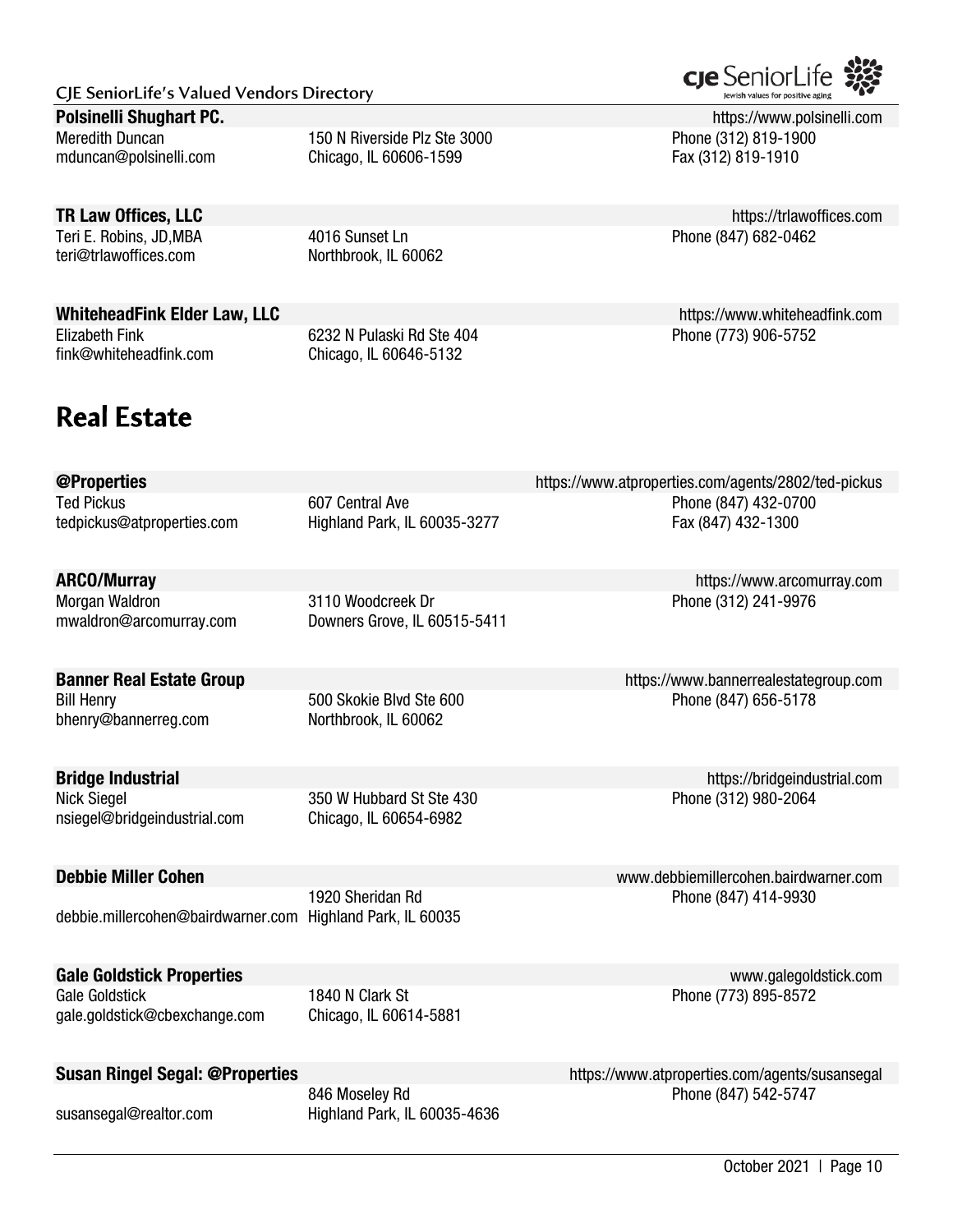# **Senior Care**



| <b>Care Patrol</b>                                           |                                                           | https://www.carepatrol.com/advisors/eric-klein/northshore                         |
|--------------------------------------------------------------|-----------------------------------------------------------|-----------------------------------------------------------------------------------|
| Eric Klein<br>eklein@carepatrol.com                          | 310 Busse Hwy # 352<br>Park Ridge, IL 60068-3251          | Phone (847) 653-1213                                                              |
| <b>Companions for Seniors, Inc.</b>                          |                                                           | https://companionsforseniors.com                                                  |
| <b>Samuel Tatel</b><br>samtatel@companionsforseniors.com     | 6160 N Cicero Ave Ste 402<br>Chicago, IL 60646-4338       | Phone (866) 910-9020                                                              |
| <b>Elderwerks Inc.</b>                                       |                                                           | https://www.elderwerks.org                                                        |
| Jennifer Prell<br>jennifer.prell@elderwerks.com              | 251 E Northwest Hwy<br>Palatine, IL 60067                 | Phone (847) 462-0885                                                              |
| <b>Freedom Home Care and Medical Staffing</b>                |                                                           | https://www.freedomhomecare.net                                                   |
| <b>Francine Brodsky</b>                                      | 1749 Green Bay Rd Ste 101<br>Highland Park, IL 60035-3262 | Phone (847) 433-5788                                                              |
| <b>Gentle Home Services</b>                                  |                                                           | http://www.gentlehomeservices.com                                                 |
| <b>Gregg Berliant</b>                                        | 570 Lake Cook Rd Ste 116<br>Deerfield, IL 60015           | Phone (847) 444-1222                                                              |
| <b>Home Instead Senior Care</b>                              |                                                           | https://www.homeinstead.com/location                                              |
| Jacqueline and Michael Melinger<br>mmelinger@homeinstead.com | 8822 Niles Center Rd<br>Skokie, IL 60077-2216             | Phone (847) 673-1250                                                              |
| <b>Right At Home</b>                                         |                                                           | https://www.rightathome.net                                                       |
| <b>Matthew Field</b><br>matt@rightathomensc.com              | 185 Milwaukee Ave Ste 200<br>Lincolnshire, IL 60069-3036  | Phone (847) 374-8400                                                              |
| <b>Senior Lifestyle Corporation</b>                          |                                                           | https://www.seniorlifestyle.com                                                   |
| Kristina Januskaite<br>kjanuskaite@seniorlifestyle.com       | 303 E Wacker Dr Ste 2400<br>Chicago, IL 60601-7800        | Phone (312) 673-4333                                                              |
| The Breakers of Edgewater Beach                              |                                                           | https://www.seniorlifestyle.com/property/illinois/the-breakers-at-edgewater-beach |
| <b>Kristin Milton</b><br>kmilton@seniorlifestyle.com         | 5333 N Sheridan Rd Ste Ofc<br>Chicago, IL 60640-2534      | Phone (773) 878-5333                                                              |